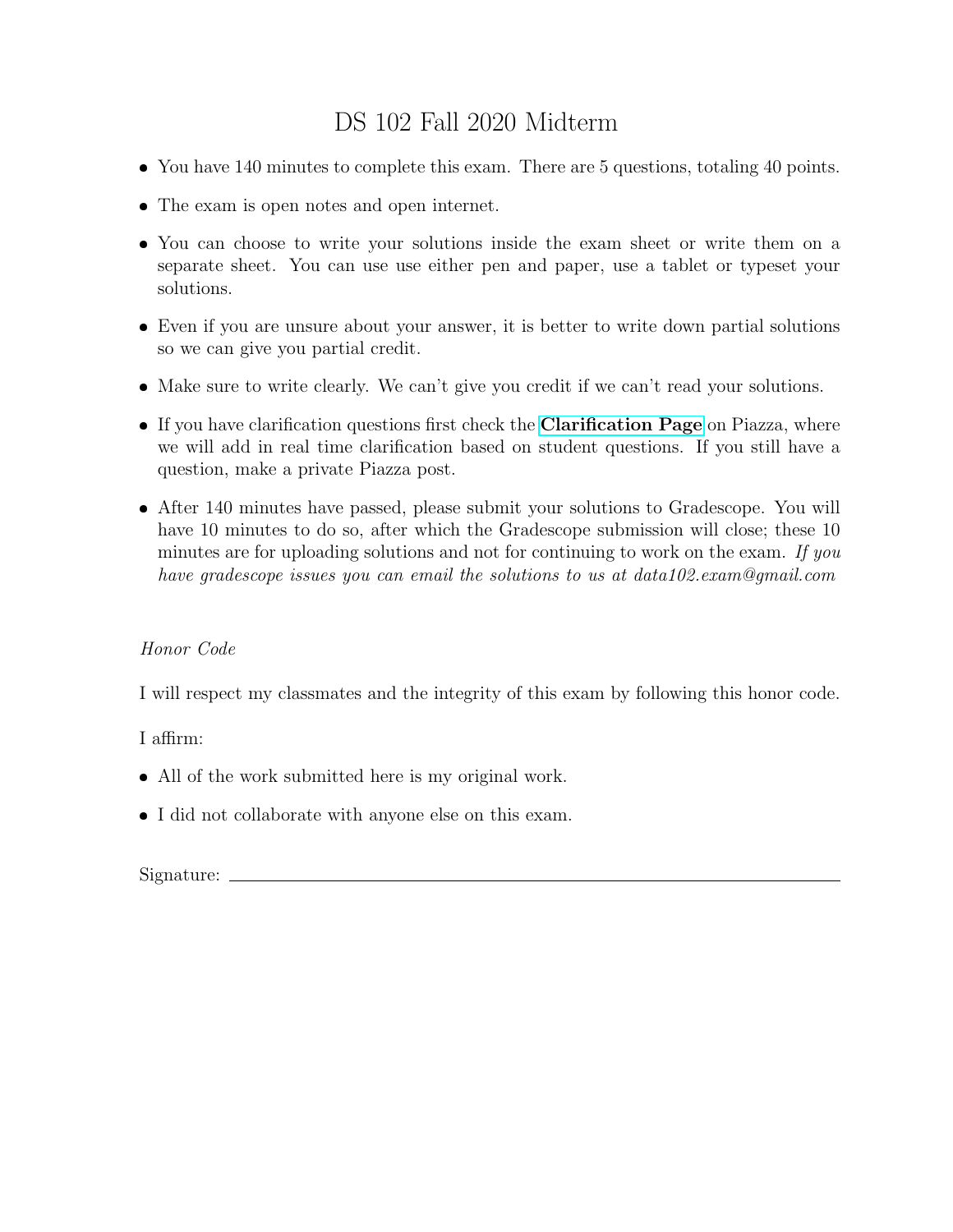- 1. (8 points) For each of the following, answer true or false. Circle T for true and F for false. You don't need to justify your answer.
	- (a) (1 point) ( $T / F$ ) In each iteration of the Metropolis-Hastings algorithm, the algorithm transitions from the current state to the proposed state with probability one.
	- (b) (1 point) ( $T / F$ ) The family-wise error rate (FWER), i.e., the probability of making at least one false discovery, is at least as big as the false discovery rate  $(FDR): FWER \ge FDR.$
	- (c) (1 point) (T / F) The function  $f(x, \theta) = e^x \ln \theta + e^{3x} \theta^2 + e^x \sin(\theta)$  is a linear function of  $y = e^x$ .
	- (d) (1 point) ( T / F ) Conditional on  $\theta$ , the credible interval of a parameter  $\theta$  must contain the true value  $\theta^*$ .
	- (e)  $(1 \text{ point})$   $(T / F)$  Suppose we have 10 data points whose true labels are all negatives (all 0s). If our model predicts 8 positives (1s) and 2 negatives (0s), then the False Discovery Proportion (FDP) of the 10 predictions is given by  $8/10 = 0.8$ .
	- (f) (1 point) ( $T / F$ ) We can always use bootstrap to find an unbiased estimate of the median of a random variable X.
	- (g) (1 point) ( T / F) Suppose  $X \sim \mathcal{N}(\mu, \sigma^2)$  for some unknown parameter  $\mu$  and we observe only one sample  $X_1$ . Then the MLE estimate of  $\mu$  is equal to  $X_1$ .
	- (h) (1 point) ( T / F) The unconfoundedness assumption,  $Z_i \perp\!\!\!\perp (Y_i(0), Y_i(1)) | X_i$  is testable.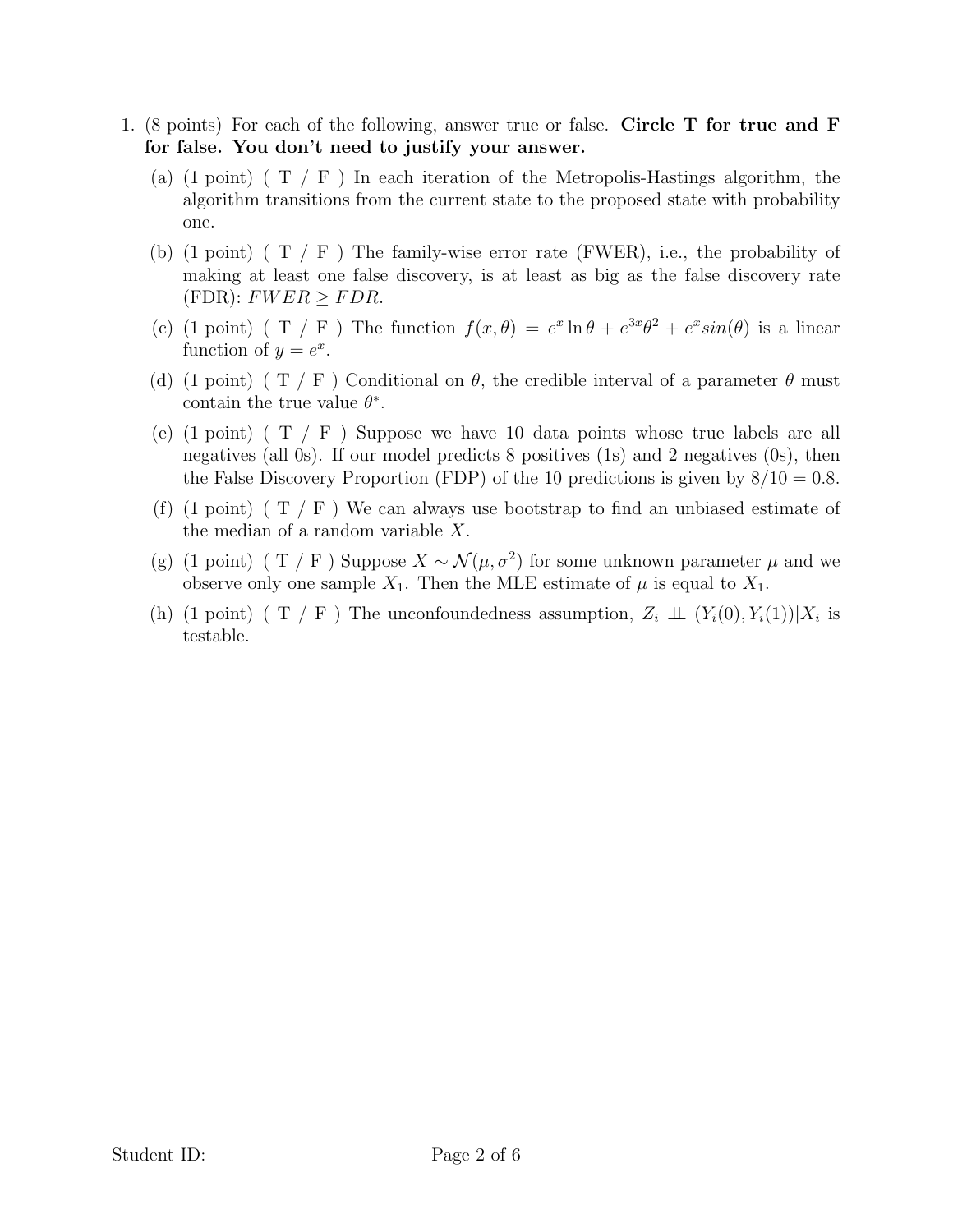- 2. (4 points) Suppose that a scientist conducts an experiment on rats to model the effect of certain drugs on weight loss. Assume that 24 rats (12 female, 12 male) are randomly selected to be administered one of three weight-loss drugs. We observe their weight loss at week one and week two, separately. We model the dependency between the variables in the following way: the weight loss at week one is affected by both the sex of rats and the choice of drugs, and the weight loss at week two is affected by the sex of rats, the choice of drugs, and the weight loss at week one.
	- (a) (2 points) Let the random variables  $S, D, W_1, W_2$  denote the sex of rats, choice of drugs, weight loss at week one, and weight loss at week two, respectively. We provide below an unfinished graphical model of the four random variables. Fill in the rest of the arrows to complete it.



(b) (2 points) With the above graphical model, write down the factorization of their joint density using the multiplication of (conditional) probabilities:

$$
p(S, D, W_1, W_2) = \underline{\qquad \qquad }
$$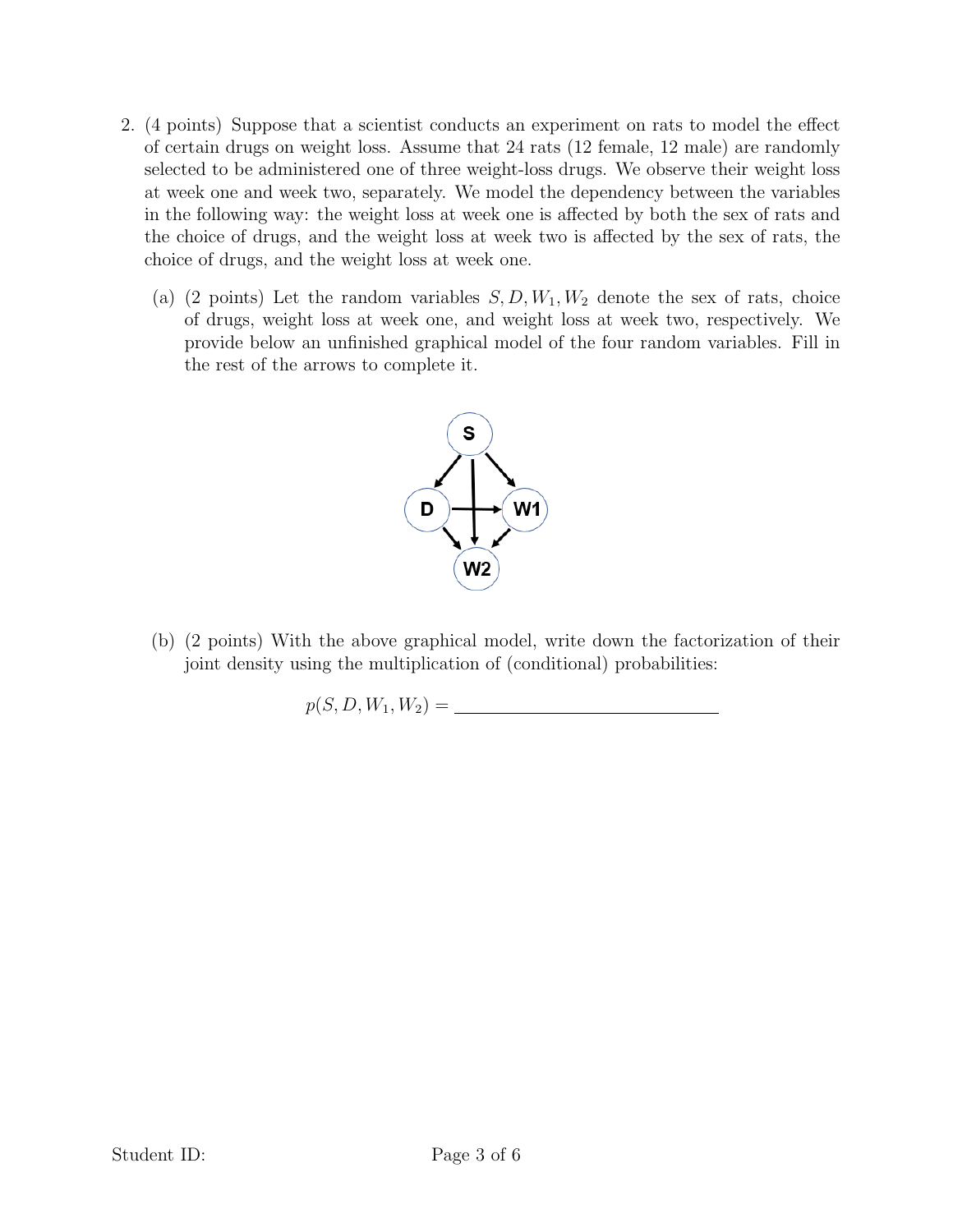## 3. (10 points) Causal Inference

Let's first consider a simple causal inference problem that begins with a data scientist announcing that they have discovered a correlation between shoe size and income.

- (a) (2 points) What is a possible confounding variable that casts doubt on any assertion that this is a causal relationship? Explain why this confounder accounts for the correlation.
- (b) (2 points) In a subsequent study, let's suppose that we observe that confounding variable as data and discretize it into two values. We then condition on those discrete values for a causal analysis. Does it make sense to additionally use the original, non-discretized variable as a covariate in a regression as part of our causal analysis? Why or why not?

Now consider a general causal inference problem with a covariate  $X_i$ , where  $X_i$  takes on only two possible values, x and  $x'$ . Suppose that conditional on  $X_i$ , the treatment indicator  $Z_i$  is independent of the potential outcomes. Suppose that 100 experimental units have been sampled from a population, with 60 of them having covariate  $X_i = x$ and 40 having covariate  $X_i = x'$ . Outcomes  $Y_i$  are measured for each of these units.

- (c) (2 points) Write down an estimator of the average treatment effect that is based on breaking the overall data into two subsets, one where the covariate is  $x$  and the other where the covariate is  $x'$ , and comparing average outcomes in the two cases. Your expression should use indicators and sums. Explain why your estimator is a reasonable estimator.
- (d) (2 points) Suppose that for both x and  $x'$ , we observe that  $1/5$  of the units are given the treatment and  $4/5$  are given the control. Propose an estimator of the propensity score.
- (e) (2 points) Given your estimator of the propensity score, write down the inverse weighted propensity score estimator of the average treatment effect, plugging in numerical values wherever you can.
- (bonus) How does the estimator in (e) relate to your estimator in (c)?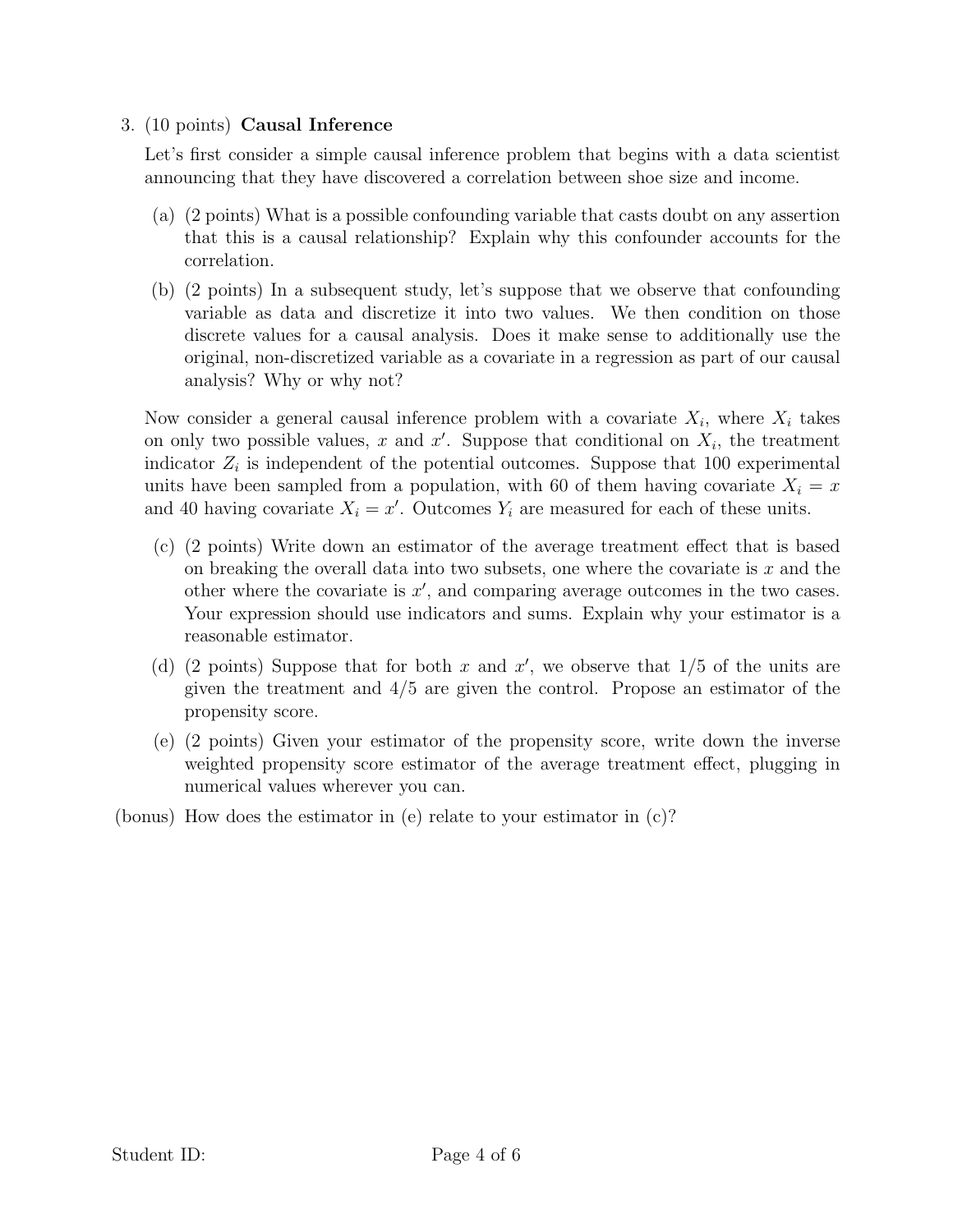- 4. (10 points) Hypothesis Testing and FDR control. Consider a random variable X that comes from either a  $\mathcal{N}(0,1)$  distribution or a  $\mathcal{N}(1,1)$  distribution. To decide which of the two possibilities is correct, we frame this problem in the context of hypothesis testing, with the null being  $H_0 : X \sim \mathcal{N}(0,1)$  and the alternative being  $H_A : X \sim$  $\mathcal{N}(1, 1).$ 
	- (a) (2 points) Suppose we have one observation,  $X_1 = 1$ . What is the p-value associated with this observation? Write your expression in terms of the cumulative distribution function for the standard normal distribution,  $\Phi(x)$ .
	- (b) (3 points) Suppose we use the decision rule:

$$
\delta(p,\alpha) = \begin{cases}\n\text{reject null} & p \le \alpha \\
\text{accept null} & p > \alpha,\n\end{cases}
$$
\n(1)

where  $\alpha \in (0,1)$  is the significance level of the test. We have *n* independent observations  $X_1, X_2, ..., X_n$  and the corresponding n independent p-values  $p_1, ..., p_n$ . If in reality, all  $X_i$ 's are sampled from  $\mathcal{N}(0,1)$ , what is the probability that the FDP (False Discovery Proportion) is equal to 1? In other words, give an expression for  $\mathbb{P}(FDP = 1)$  in terms of  $\alpha$ .

- (c)  $(2 \text{ points})$  If we observe five sorted p-values, 0.005, 0.009, 0.012, 0.02, 0.03 and set the significance level to be  $\alpha = 0.05$ , (i) How many tests are rejected with the Bonferroni correction? (ii) How many tests are rejected with the Benjamin-Hochberg procedure?
- (d) (3 points) Suppose we observe *n* independent random *p*-values,  $p_1, p_2, \ldots, p_n$ . At significance level  $\alpha$ , what is the probability that the Benjamini-Hochberg procedure makes at least one discovery? Write your final expression in terms of n and  $\alpha$ .